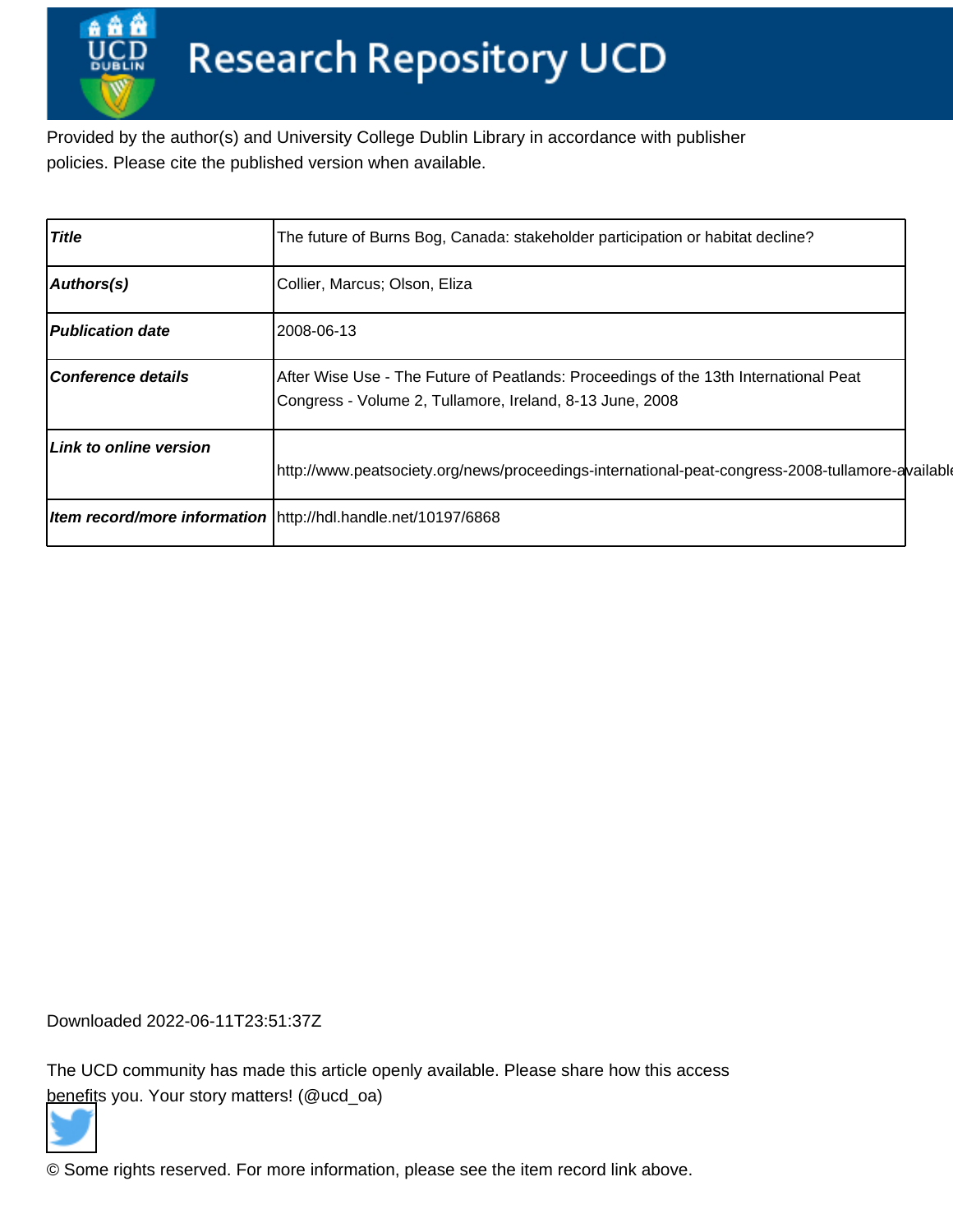# **THE FUTURE OF BURNS BOG, CANADA: STAKEHOLDER PARTICIPATION OR HABITAT DECLINE?**

# **Marcus J. Collier<sup>1</sup> and Eliza Olson<sup>2</sup>**

<sup>1</sup> Department of Geography, Planning and Environmental Policy, University College Dublin, Clonskeagh Drive, Dublin 14, Ireland. Tel: +353 1 7162794, Fax: +353 1 7162776 Email: Marcus.Collier@UCD.ie

2 Burns Bog Conservation Society, Unit 4, 7953, Delta BC V4C 6P6 Tel: +1 604 5720373, Fax: +1 604 5720374 Email: eliza@burnsbog.org

### **Summary**

Complex stakeholder pressure on peatlands is nothing new. Throughout history, peatlands have been looked upon as providers of socio-economic opportunities. Burns Bog in Vancouver, Canada is a good example of this. This Bog was utilised first by indigenous peoples and later it was partially used for sod peat production. These have been influential impacts ecologically, but Burns Bog has largely retained its hydrological integrity. Though now a cutover peatland, spontaneous regeneration has been rapid and has resulted in high species diversity. Today it has been identified as a unique peatland system in that it is located in both a Mediterranean climate zone and high population, urban setting. This urban growth has engulfed the regenerating peatland contributing to a plethora of new pressures and leading some to believe that the future is bleak. This paper will review the many socio-economic impacts on Burns Bog, as well as strategies for its conservation, stakeholder perceptions and policy implications.

Keywords: Burns Bog; Stakeholder; Urban peatland.

## **Introduction**

For many centuries there has been an active interface between people and nature on Burns Bog. Located in the Fraser River delta in British Colombia, Canada, this raised peatland had long been utilised by indigenous peoples for its numerous natural resources – particularly for gathering food (hunting and foraging) and medicinal biota (Burns, 1997; Washbrook, 1996), and though land claims still exist today, specific details of traditional activities are not fully described. However, there is some evidence that first nations peoples may have actively managed some of this peatland through the use of fire, in order to increase berry yields (North, 2003; Turner, 1975) on a similar timescale to the management of heather in some blanket peatlands today. This indicates that Burns Bog has undergone anthropogenic impacts for many centuries. More significant impacts occurred with the arrival of European and other settlers and in recent decades the continual expansion of the Greater Vancouver conurbation has caused the peatland system to become surrounded and, thus, altered. Hand harvested for fuel peat as early as the 1930's, peak peat production was reached during, and just after, World War 2. Thereafter it was industrially harvested for horticultural peat until the late 1980's. It is now encroached upon by the City of Vancouver landfill facility (15% of its area), numerous urban infrastructural developments (including transport, residential and industrial) and intensive agricultural activities. The net result is that the Bog has been reduced in size from an estimated ca. 4,800 to 2,821ha (ecologically viable) within the last 100 years (Hebda *et al*., 2000). Drainage and other activities have, as with most impacted peatland systems, altered the hydrology and morphology of the Bog (Burns Bog Conservation Society, 2004)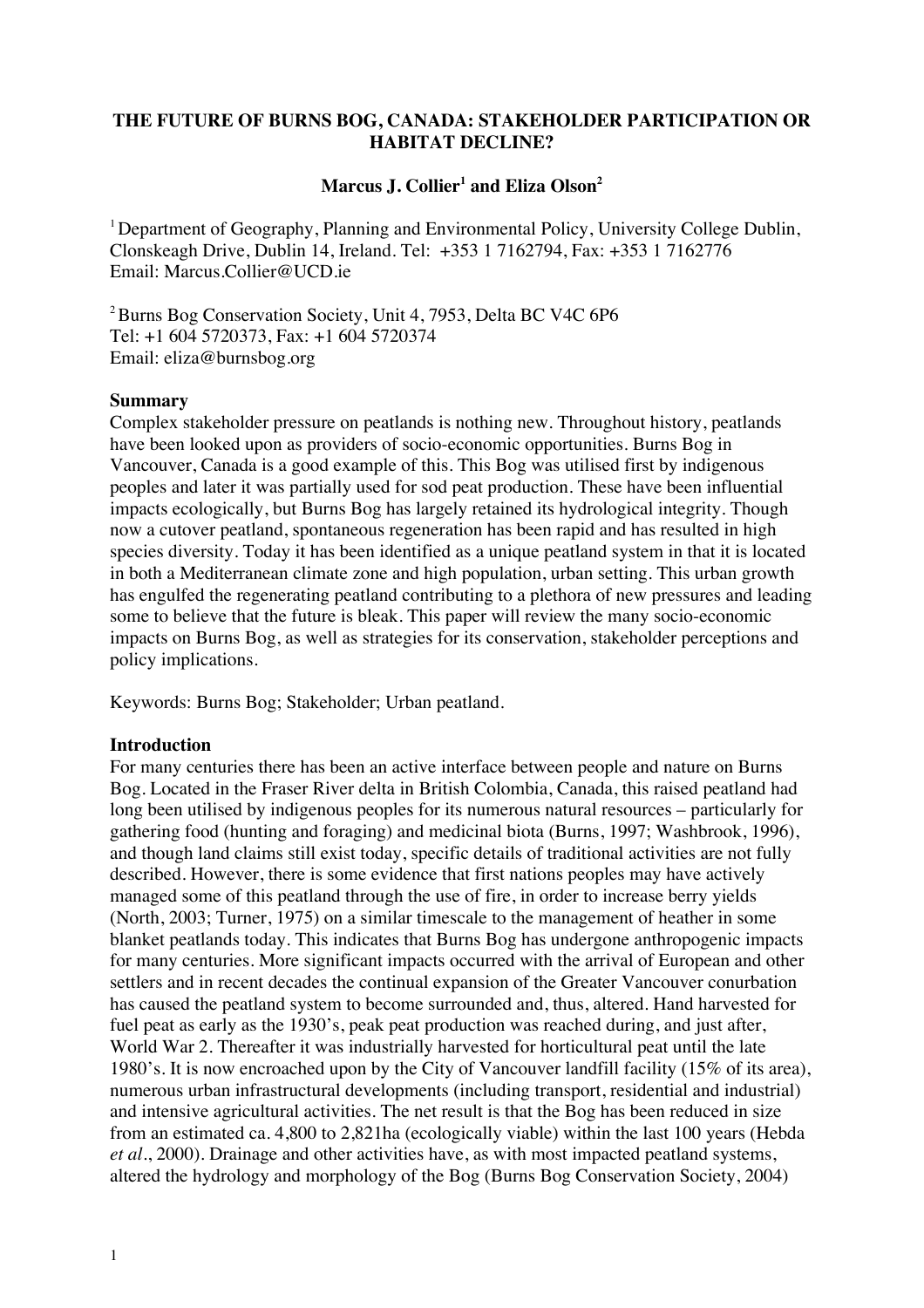and today principal impacts include peat shrinkage, loss of hydrological integrity, fire damage, invasive species and species decline or loss. Crucially, Burns Bog is not designated a statutory nature reserve nor is it secured under international agreements, national or provincial policies or suitable protective legislation. This paper argues that the Bog is both ecologically and socially valuable and that its future wise afteruse may be dependant on its being regarded as a viable social-ecological system (Berkes and Folke, 1998).

### **Conservation strategies**

Many of the species recorded on Burns Bog are at the limits of their geographical distribution including twelve species of Sphagnum (86% of the regional Sphagnum species). Vitt *et al*. (1999) recorded that it contains 181 vascular plants, 76 moss species, 25 hepatic species and 67 lichen species and thus they argue that it has a "unique combination of climatic, physiographic, and historical factors have made Burns Bog floristically distinct at regional, national, and international levels". It is also referred to as a "wetland of major significance" (Higgs, 2003 p. 6). As a modified peatland landscape this is perhaps not too unusual since disturbed peatlands can have a high species diversity, in some cases higher than undamaged peatlands in the same region (Warner and Asada, 2006) though Hebda and Biggs (1981) show that the pre-disturbance biota of the Bog may have been significantly higher. The Burns Bog Ecosystem Review (2000) contains a detailed analysis of geological, ecological and hydrological functions, including proposals for restoration, mitigation of damage and conservation of specific rare or threatened species (see Hebda *et al*., this volume). In its damaged state the Bog is considered to have a high biodiversity value. Chapman *et al*. (2003) discuss how modest harvesting of peatlands can result in increasing biodiversity and spontaneous regeneration of abandoned peatlands elsewhere in Canada show high species diversity (Poulin *et al*., 2005). Mechanisms for restoring peatlands that have been block cut and vacuum harvested (as is the case with Burns Bog) under Canadian climates are now well established (Robert *et al*., 1999). After extensive review it has been suggested that at least 2,450ha of the remaining peat system needs to be conserved and / or restored in order to maintain or augment the ecological and hydrological integrity of the Bog and the resulting ecosystem services (e.g. C sequestration) that it may provide (Whitfield *et al*., 2006).

### **Socio-economics**

In 2004 a consortium of four national, provincial and local governmental agencies acquired in the region of 2,000ha of Burns Bog for ~CAN\$73 million. This large sum is an indicator of the value that peatland natural capital may have, especially in an urban landscape. However, soon after the purchase plans were beginning to emerge for a CAN\$1.7 billion motorway that, if built, will run along the lagg zone of a large proportion of the Bog. Communities and individuals, local and national, have become concerned as to the impact of this new infrastructure and the ensuing traffic impacts – as well as visual, aural and other impacts. Thus, a large-scale, concerted effort is currently underway to prevent this new infrastructural damage to the Bog. As mentioned, the Bog has no legal designation and thus there is little basis for conservation or protection of any part of Burns Bog. Socio-economic assessments of un-managed, non-industrial peatlands do not exist and there are no valuation studies of Burns Bog, particularly in relation to its unique urban setting. The positive health impacts of natural areas are often described from an economic (Chiesura and de Groot, 2003) and public health (Jackson, 2003) perspective. Though not assessed for peatlands, a large literature exists on the non-market benefits of urban green areas. For example, Gobster and Westphal (2004) illustrate the high social value of greenways in other north American cities. However, little is available to gauge the values of restored peatlands in any landscape. Of the few studies that do exist MacPhearson and Macleod (2006) illustrate the social and financial benefits of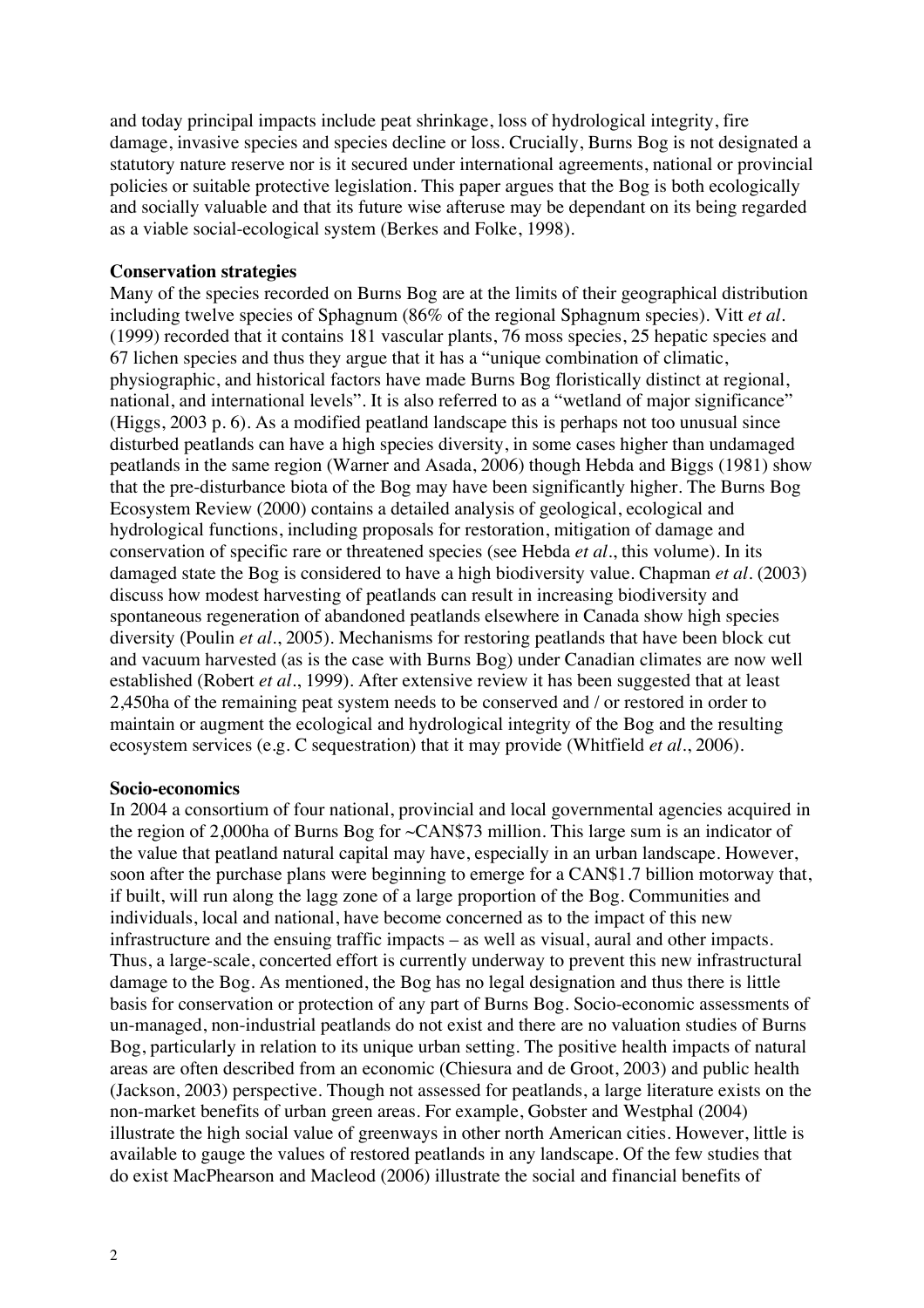peatland restoration to local communities and their attractiveness to tourism. With that in mind, it has been shown that ecotourism is the fastest growing sector in the tourist industry (Fennell, 2003 p. 83) and because Burns Bog is located in an urban landscape, there would be little to dispute its potential for tourism development. It is known that ecotourism can assist in the conservation of habitats in three different ways: 1.) the generation of capital to enable conservation management and restoration, 2.) the augmentation of local communities by being involved directly or indirectly in the conservation or restoration of habitats, and 3.) the creation of wider awareness (learning) that can benefit other areas of conservation (Goodwin, 1996). This potential would be severely restrained with any large infrastructural development such as the proposed motorway, and in the light of no socio-economic counter-arguments there is now a great risk to more than just the peatland. Proximity to a large city such as Vancouver would make any large open green space valuable for its non-market benefits (tourism, public health and well-being) which, in itself, is a compelling argument for restoration of the natural capital of Burns Bog.

### **Stakeholder issues**

In 2000 an unpublished survey of attitudes showed an 80% agreement by local residential stakeholders on the conservation of Burns Bog. From this simple survey it is evident that local residents are willing to see the Bog retained, but in what format is unknown. Collier and Scott (2008) illustrate that local residents in peatland areas have a high regard for bogs, even damaged bogs, and prefer amenity and biodiversity options to infrastructural or industrial afteruse options. Further, Collier *et al*. (this volume) show that non-use values may be used in afteruse planning and that there is a high willingness to participate in such ventures. This willingness to participate (essentially volunteering) creates capacity in social capital and if this is related to a restoration project there is a convergence of social and ecological interests – 'focality' (Higgs, 2003). Though the Burns Bog Ecosystem Review (2000) consulted widely it was only in relation to obtaining opinion and not eliciting planning issues nor any collaboration in restoration. Collaborative planning is at the cornerstone of modern planning (Healey, 2006) and when it comes to landscape planning profound stakeholder consultations and participatory management are highly valuable (Selman, 2004). That considerable social interest exists among local stakeholders could be indicating the degree of collaboration and participation may be available to planners and land managers. Rehabilitation of damaged landscapes using local volunteers, for example, has been shown to be successful (socially and ecologically) (Grese *et al*., 2000; McGhee *et al*., 2007).

#### **Discussion**

#### *Policy implications*

An ideal opportunity has now presented itself for this unique landscape to become an valuable and valued habitat, an active C sink and a civic amenity, concurrently. The Burns Bog Conservation Society has long lobbied for such an action. Experience on regenerating peatlands elsewhere shows that safe access can be created without jeopardising ecological integrity (Egan, 1999). The social-ecological rehabilitation of Burns Bog also presents an opportunity to put collaborative planning into practice in order to secure the numerous benefits that such a landscape presents. Ecological restoration based on Traditional Ecological Knowledge can restore the relationships between (modern and ancient) peoples and the Bog. This could, in turn, create employment and educational opportunities. Creating policy instruments for this would not be difficult and, if creative enough, Burns Bog would become a unique example of an active social-ecological system in a modern urban landscape, which would exemplify wise afteruse.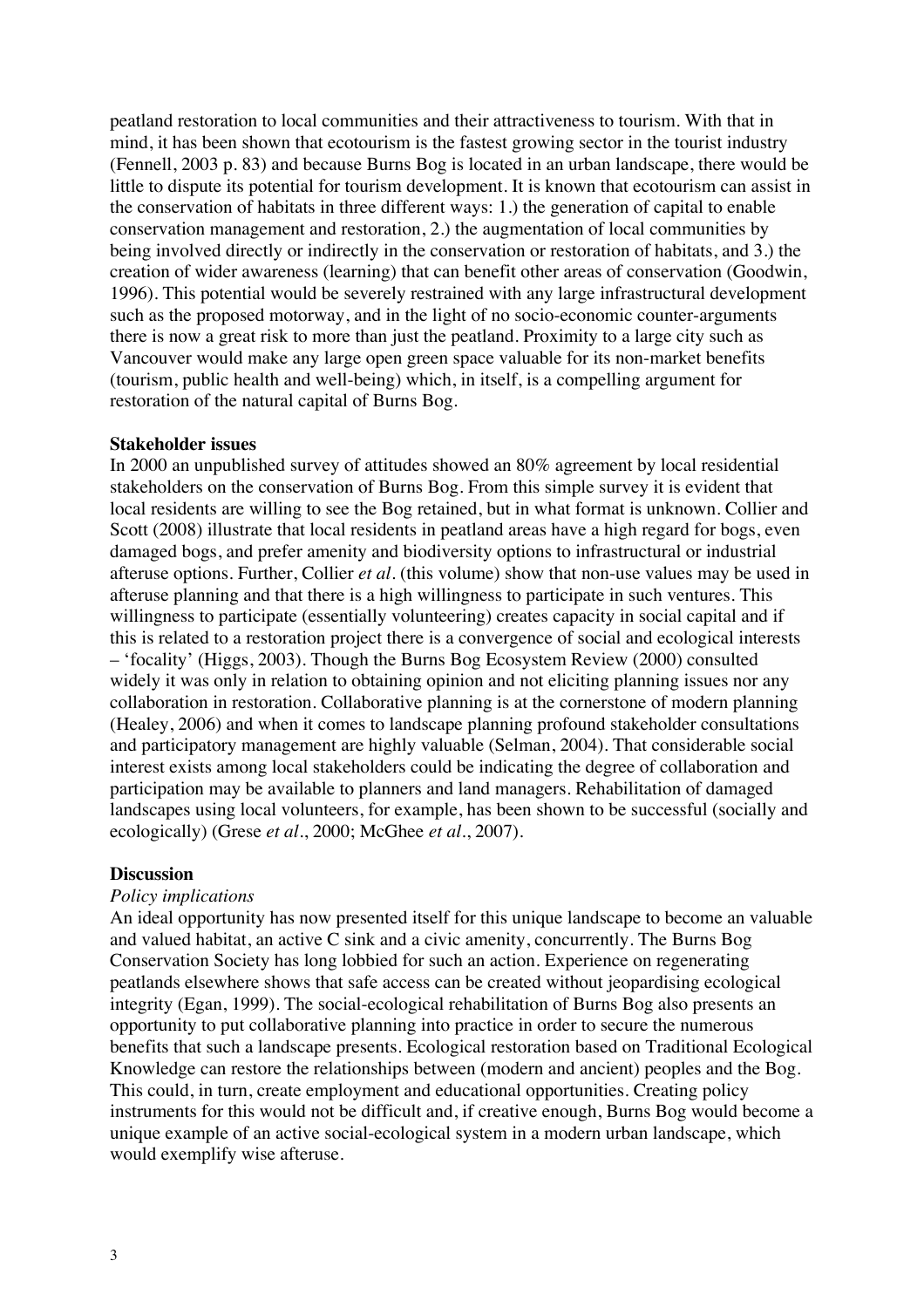# **References**

Berkes, F. and Folke, C. (Eds.) (1998) *Linking Social and Ecological Systems: Management Practices and Social Mechanisms for Building Resilience*. Cambridge: Cambridge University Press.

Burns, B. (1997) *Discover Burns Bog*. Vancouver: Hurricane Press.

Burns Bog Conservation Society (2004) *A Comprehensive Guide to Burns Bog*. Delta, B. C.: Burns Bog Conservation Society.

Chapman, S., Buttler, A., Francez, A.-J., Laggoun-Défarge, F., Vasander, H., Schloter, M., Combe, J., Grosvernier, P., Harms, H., Epron, D., Gilbert, D. and Mitchell, E. (2003) Exploitation of northern peatlands and biodiversity maintenance: a conflict between economy and ecology. *Frontiers in Ecology and the Environment* **1**, 525-532.

Chiesura, A. and de Groot, R. (2003) Critical natural capital: a socio-cultural perspective. *Ecological Economics* **44**, 219-231.

Collier, M. J. and Scott, M. (2008) Industrially harvested peatlands and afteruse potential: understanding local stakeholder narratives and landscape preferences. *Landscape Research*, *in press*.

Egan, T. (1999) A landscape uncloaked: Lough Boora Parklands - the national centre of cutaway boglands rehabilitation in Ireland. In Anon. (Ed.), *Proceedings of the national conference on policies and priorities for Ireland's landscape* (pp. 119-132). Kilkenny: The Heritage Council.

Fennell, D. A. (2003) *Ecotourism: An Introduction*. London: Routledge.

Gobster, P. H. and Westphal, L. M. (2004) The human dimensions of urban greenways: planning for recreation and related experiences. *Landscape and Urban Planning* **68**, 147-165.

Goodwin, H. (1996) In pursuit of ecotourism. *Biodiversity and Conservation* **5**, 277-291.

Grese, R. E., Kaplan, R., Ryan, R. L. and Buxton, J. (2000) Psychological Benefits of Volunteering in Stewardship Programmes. In Gobster, P. H. and Hull, R. B. (Eds.), *Restoring Nature: Perspectives from the Social Sciences and Humanities* (pp. 281-297). Washington, D. C.: Island Press.

Healey, P. (2006) *Collaborative Planning: Shaping Places in Fragmented Societies, 2nd Edition*. Houndmills: Palgrave Macmillan.

Hebda, R. J. and Biggs, W. G. (1981) The vegetation of Burns Bog, Fraser Delta, British Columbia. *Syesis* **14**, 1-20.

Hebda, R. J., Gustavson, K., Golinski, K. and Calder, A. M. (2000) *Burns Bog Ecosystem Review: Synthesis Report for Burns Bog, Fraser River Delta, South-western British Columbia, Canada*. Victoria, B. C.: Environmental Assessment Office.

Higgs, E. S. (2003) *Nature by Design: People, Natural Process, and Ecological Restoration*. Cambridge: MIT Press.